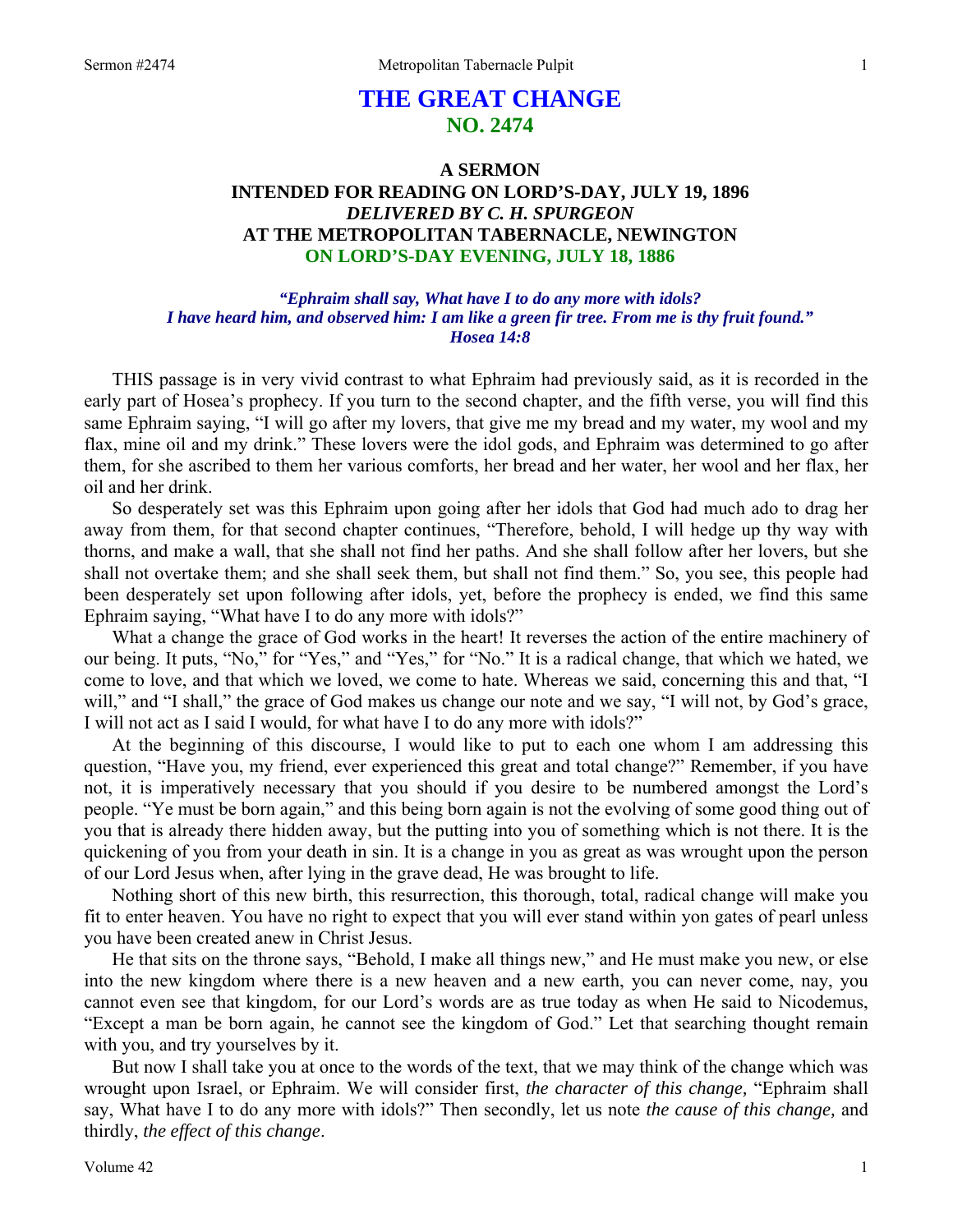**I.** First then, we are to consider THE CHARACTER OF THIS CHANGE.

Ephraim had been besotted with her idolatry. The Israelites were never contented with idols of one sort, they went to Moab, to Egypt, to Philistia, to Assyria, to the Hittites, and to any other ites, to borrow idols. They introduced fresh idols from distant countries, they were never satisfied with the number of their images, yet now, when God has effectually wrought upon their hearts, they say, one voice speaking for all, "What have I to do any more with idols?"

Notice, that *this change was a very hearty and spontaneous one*. Ephraim did not say, "I should like to worship idols, yet I dare not." She did not say, "I should like to set up engraved images, but I must not." On the contrary, she herself said, "What have I to do any more with idols?"

I wish that some people whom I might mention understood what conversion means. They say to us, "So you do not attend the theater, what a denial it must be to you!" It is nothing of the kind, for we never have a wish or a desire to go there. What have we, the twice-born, to do with these vain things of the world? "Oh, but the drunkard's cup—it must be a very great piece of self-denial to you to adjure it!" On the contrary, it is loathsome to us, we have come to feel as if the most nauseous medicine that could be mixed would be sweeter to us than that cup. What have we to do any more with idols?

So, each thing that is evil becomes to the real convert a disgusting and distasteful thing. He does not say, "Oh, how I should like it! How I long for it! What a hungering I have after it!" If he detects in himself the least hankering after evil of any kind, he cries out, "O wretched man that I am! who shall deliver me from the body of this death?"

But as far as the work of God's Spirit has been wrought upon him, he has a thorough hearty severance and divorce from those things which he once loved, and he has as great a horror of them as once he had a desire for them. Now he sings—

> *"Let worldly minds the world pursue, It has no charms for me; Once I admired its trifles too, But grace has set me free.*

> *"Its pleasures now no longer please, No more content afford; Far from my heart be joys like these, Now I have seen the Lord.*

*"As by the light of opening day The stars are all conceal'd; So earthly pleasures fade away, When Jesus is reveal'd."* 

I say again, the change is a very spontaneous and hearty one. Ephraim shall herself freely say, "What have I to do any more with idols? I have done with those things, and I am glad to have done with them. Oh, that I had done with them once and for all!"

I asked a convert this last week, perhaps to a dozen I have put the same question, "My dear brother, are you perfect?" "No, sir," each one has said, "I am not." Then when I have inquired, "Would you not like to be perfect?" the answer in every case has been, "Yes, indeed I would, it would be heaven on earth if I could but be perfectly holy. Oh, that I were clean rid of sin!" So we sing, with Cowper—

> *"The dearest idol I have known, Whate'er that idol be, Help me to tear it from Thy throne, And worship only Thee."*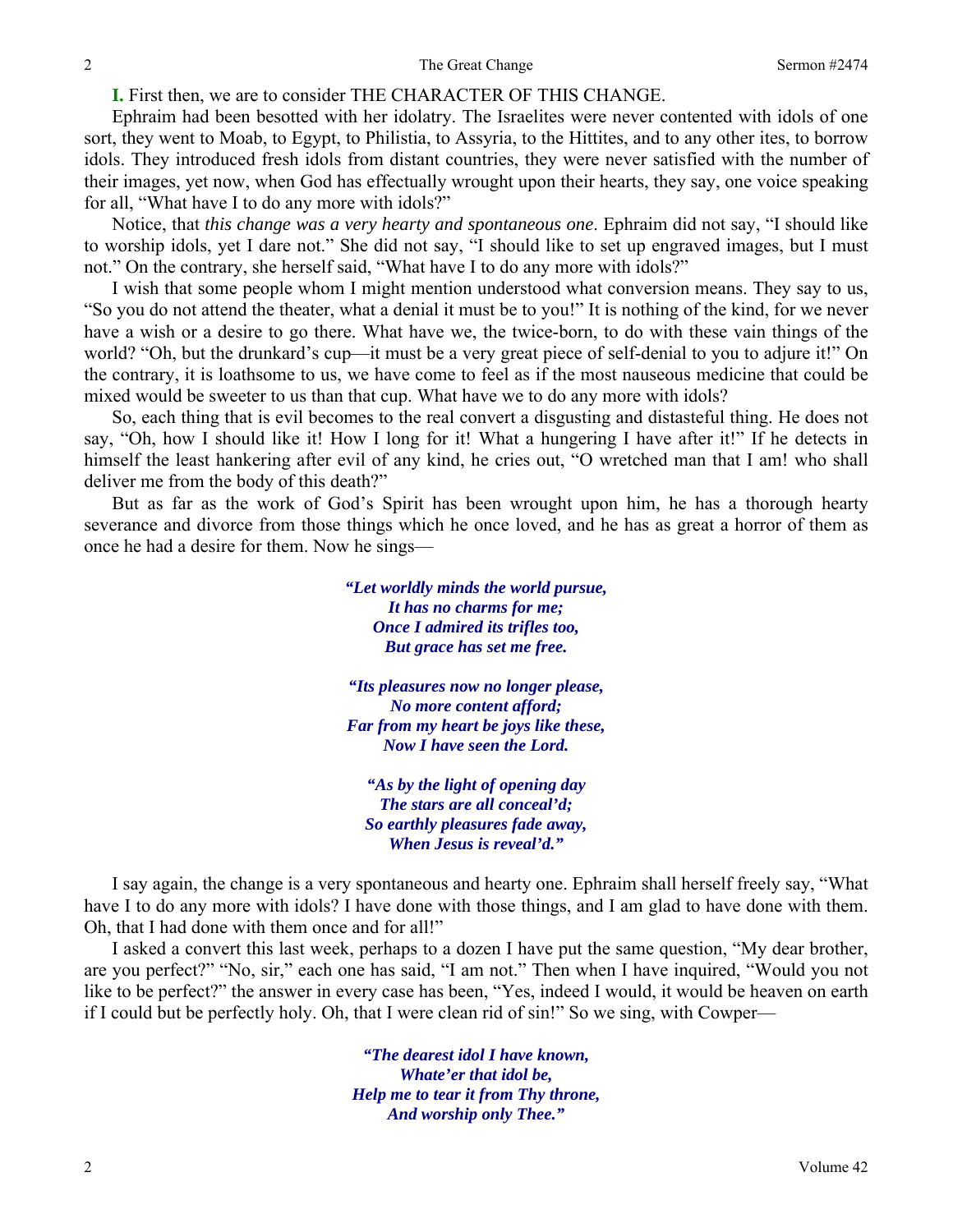#### Sermon #2474 **The Great Change** 3

Let the idols go, smash them all up, break them in pieces like potters' vessels. If there be a lust, if there be a passion, if there be a joy, if there be a desire, that is not according to the mind of God, away with it. We cannot endure the evil thing, and want to get rid of it. Ephraim shall say, and shall say it cheerfully, spontaneously, heartily, "What have I to do any more with idols?"

Observe also, that *this change is the work of God's effectual grace*. Notice the wording of the text, "Ephraim *shall* say." It is *God* who says, "Ephraim *shall* say." Perhaps you ask me, "Did you not say that Ephraim said this voluntarily, spontaneously, with all her heart, and of her own free will?" Yes, that is so, but the Holy Spirit, without violating the freedom of man's will, is the Master of that will.

There used to be great wars and fightings among Christian people about free will and free grace, and when I read the reports of those controversies, I am struck with the great amount of truth that was spoken on both sides. When I hear a man stoutly affirm that if there be any good thing, it is all of the grace of God, I know that it is so, but when another declares that man is a free agent, and that if he acts virtuously at all, his free will must consent to it, and that this condition is essential to the very making of virtue, is not that also true? Certainly it is, and why should we not believe both?

Ephraim cheerfully says, "What have I to do any more with idols?" and yet, at the back of that is the great mysterious energy and work of the Holy Ghost bringing to pass the eternal purpose and decree of God, so that they are fulfilled. For God to work His will with mere materialism, with dead blocks of wood or stone, with rivers or with tempests, is but ordinary omnipotence, but for God to leave men absolutely free and responsible agents, and never to interfere with the freedom of their agency, and yet for Him to accomplish His eternal purposes concerning them to every jot and tittle, this is, if I may so say, omnipotent omnipotence, this is almighty power carried to a climax.

It is just so with the grace of God, we spontaneously quit our sin, but it is because almighty grace is working within us to will and to do of God's own good pleasure. "Ephraim shall say, What have I to do any more with idols?" because God in His effectual grace has weaned her from her idols.

Notice next, dear friends, that *this change is always a very personal one.* Ephraim says, "What have *I* to do any more with idols?" She does not say, "What have the nations to do with idols?" That would be a wise question, but as a rule, national or general religion does not amount to much, we say with Mr. Bunyan, "Those are generals, man, come to particulars."

Believe all truth with the general company of those who hold it, but mind that you come to particulars and say, "What have *I* to do any more with idols?" Do not ask, "What has my mother to do with idols? What has my brother to do with idols? What has my neighbor to do with idols?" but "What have *I* to do with idols?"

If all other men go into sin, I must not. I ask each believing one to whom I am speaking to feel, "God has done so much for me that I must turn away from sin. To me, willful wickedness would be a horrible thing. I must quit all iniquity. Whatever all the rest of the world may do, I must not go with the multitude to do evil, I must loathe it and leave it. 'As for me, and my house, we will serve the LORD.' 'Ephraim shall say, What have I to do any more with idols?'"

Abhor selfishness and egotism, but at the same time, be very personal and individual about your own religion. You were born alone, and you will die alone, and you have need to be born again individually and personally, and it must come to a personal transaction between yourself and God, so that you can, for yourself say, as we did in our singing—

> *"'Tis done! the great transaction's done; I am my Lord's, and He is mine: He drew me, and I follow'd on, Charm'd to confess the voice divine.*

> *"High heaven that heard the solemn vow, That vow renewed shall daily hear; Till in life's latest hour I bow,*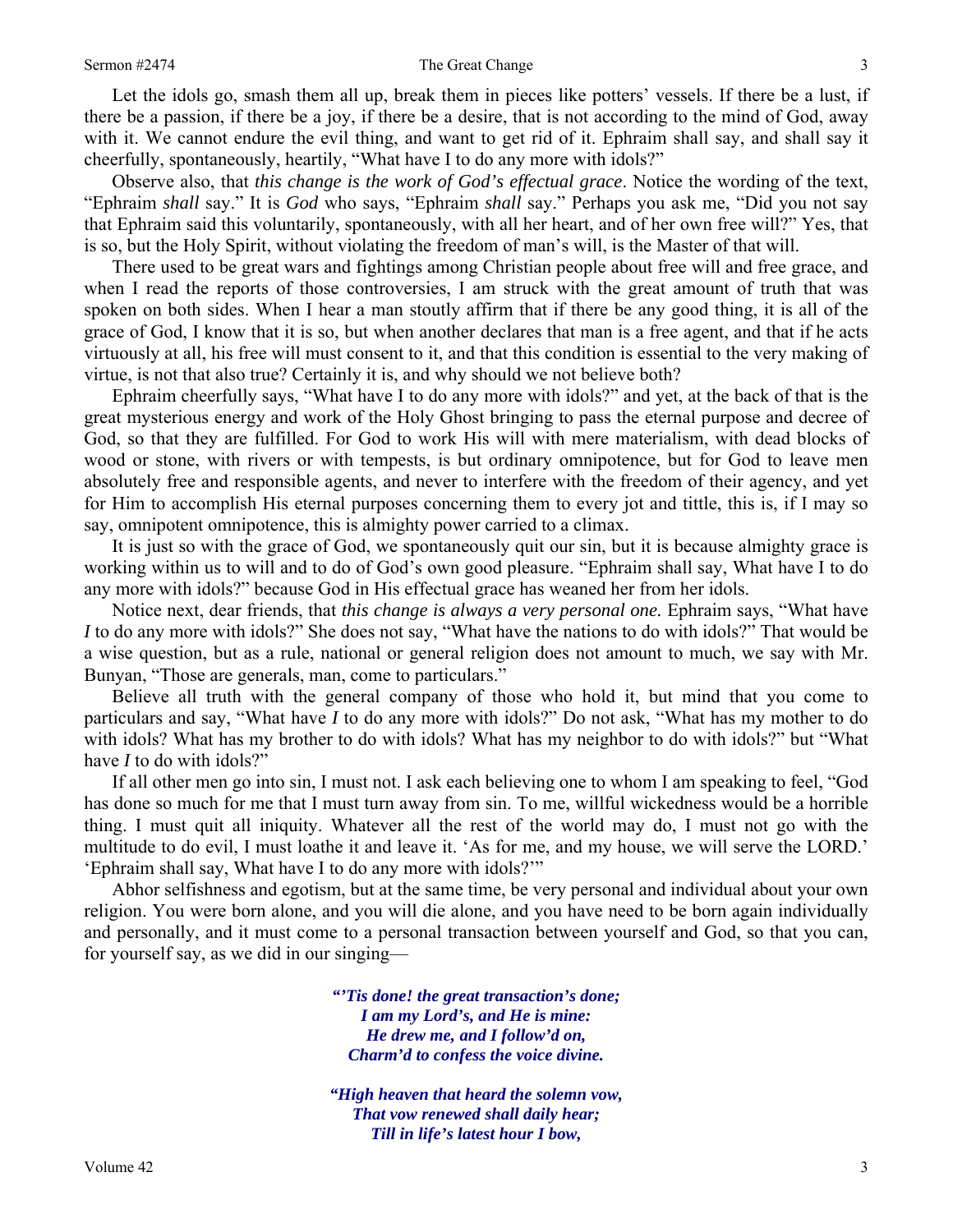### *And bless in death a bond so dear."*

"What have I to do any more with idols?" The change here implied must be spontaneous and hearty, it must be the result of divine grace, and it must be personal.

And then dear friends, it must also be *a truly repentant change,* "What have I to do any *more* with idols?" There is in that question a confession that the speaker has had to do with idols already. Let the time past suffice us to have wrought the will of the flesh.

Brother, if you are resolved to serve God, through His grace, yet ere you begin that service, remember how you have in the past served the devil. Quit not your old ways without many a tear of regret, and many a blush of deep humiliation, for whatever you may do in the future, you cannot undo the past.

Your wasted time, your injured faculties, your angered God, your friends about you influenced for evil by your example, you cannot blot out all these, therefore, at least stay you a while, and shed penitent tears over the graves of your dead sins, and ask your God to help you to feel that you have had enough of your evil ways, and sin, and neglect. Say, "What have I to do any more with idols? I have had far too much to do with them already. O Satan, O self, O world, I have served you all too long, and now, my God, with deep regret for all the past, I turn my face to You!"

This change must also be, dear friends, *lifelong*. Notice two words in our text, "What have I to do *any more* with idols?" Where the grace of God really converts a man, he is not converted merely for the next quarter of a year, with the possibility of falling from grace afterwards. That is a human conversion which can ever come to an end, but if God converts you, you can never be unconverted.

As conversion is the work of the Spirit of God, it is clear that it must need the same power to undo it as first did it. He who has made you a Christian will keep you a Christian, and unless a stronger than He shall come in, and undo His work, you shall never go back to your old idols again.

> *"Where God begins His gracious work, That work He will complete, For round the objects of His love, All power and mercy meet.*

*"Man may repent him of his work, And fail in his intent; God is above the power of change, He never can repent.* 

*"Each object of His love is sure To reach the heavenly goal: For neither sin nor Satan can Destroy the blood wash'd soul."* 

Oh, how I love to preach this glorious doctrine of everlasting salvation! The salvation that only carries you a little bit of the way to heaven, I never thought worthy of my acceptance, I would not have it as a gift, and I never thought it worth preaching to you.

I remember hearing one of the revival preachers say that there are some who go on the road to heaven, and just take a ticket to the next station, then they get out and take a new ticket, and rush back to the train, and so they keep on. "But," said the man, "when I started, I took a ticket all the way through." That is the way to travel to heaven, when you start, get a ticket all the way through.

Listen to these words of Christ, "My sheep hear my voice, and I know them, and they follow me: and I give to them eternal life; and they shall never perish, neither shall any man pluck them out of my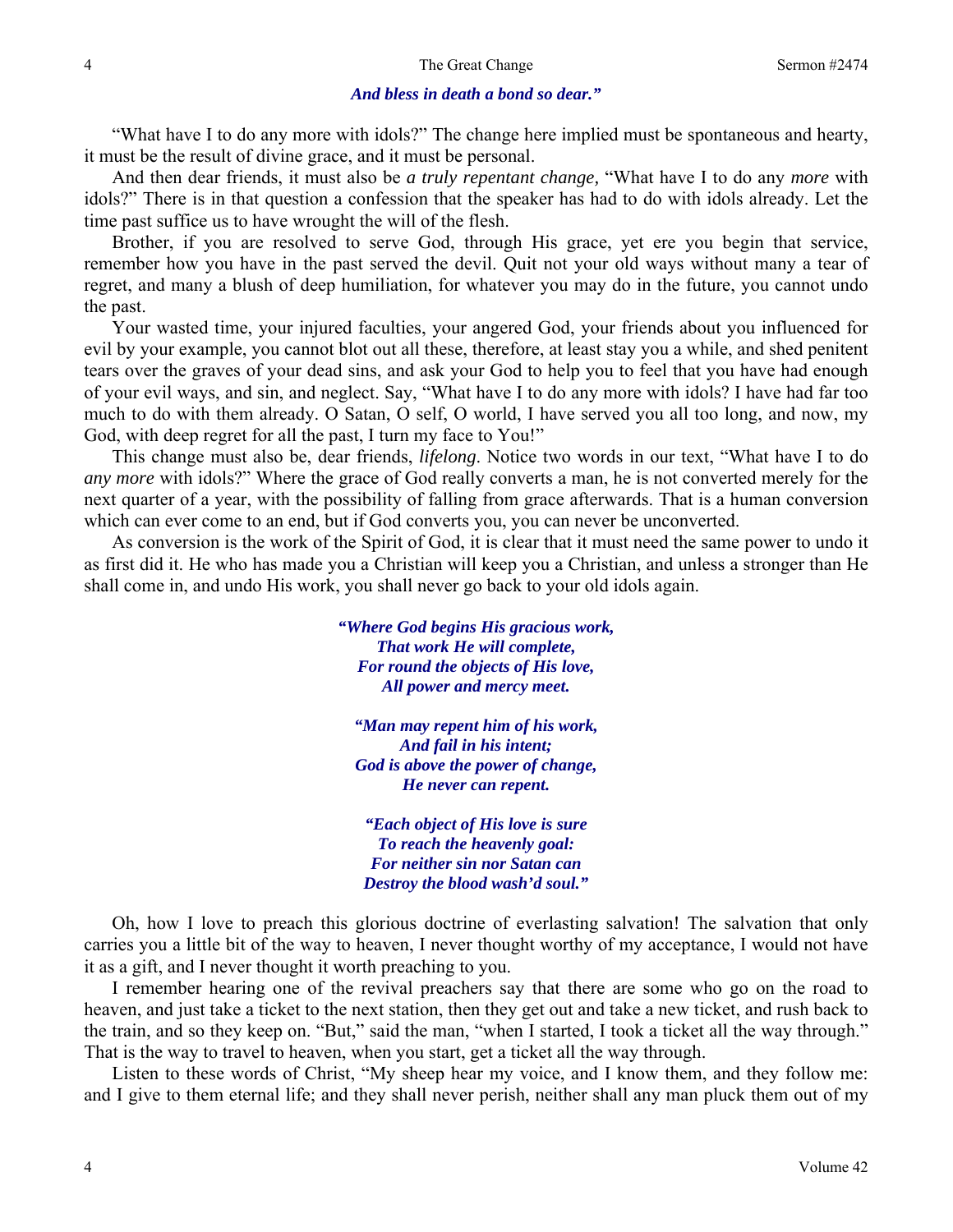hand. My Father, which gave them to me, is greater than all; and no man is able to pluck them out of my Father's hand."

Listen also to these words of our Lord to the woman of Samaria, "Whosoever drinketh of this water shall thirst again: but whosoever drinketh of the water that I shall give him shall never thirst; but the water that I shall give him shall be in him a well of water springing up into everlasting life."

O my brothers, God does not play at saving men, first doing the work and then undoing it. If He saves you, you are saved. "He that believeth and is baptized shall be saved." There is the Gospel which we are sent to preach to you, so that, when once converted, truly converted, you will say, "What have I to do any more with idols?"

Perhaps someone asks, "Ay, but do not some professors go back, and do you say that if men, after making a profession of religion, live in sin, they shall be saved?" Certainly we say nothing of the kind, we say, on the contrary, that if truly converted they will not live in sin, but if the work of grace be wrought in them, they will be kept from sin, or if they shall, through sudden temptation, fall, they shall be speedily restored, weeping and sighing they shall be brought back to the good way.

We never said that men could live in sin and yet go to heaven. That were damnable talk, not fit for a Christian to utter, but he who is truly saved is saved once for all, and he can say, "What have I to do any more with idols?" Throughout the rest of his life he will have done with them, he will have quitted them. He will burn his boats behind him, never to go back to the country which he has quitted once for all. This is a salvation worth having, therefore, I pray you, believe in the Lord Jesus Christ and be a partaker of it.

Yet once more, notice that *this is a very thorough change,* "What have I to do any more with idols?" O you who have done with idols, remember that you are also done with the idol temples, you are done with the false priests, you are done with the so-called "sacred thread" and other idolatrous tokens, you are done with everything appertaining to idolatry!

You who once were drunkards have done forever with the public house and the drunkard's cup. You who once were lascivious, if the grace of God has changed you, what have you to do with fornication, what have you to do with any kind of uncleanness? You who were aforetime dishonest, if the grace of God has changed you, what have you to do with the tricks of trade? What have you to do with fraudulent bankruptcies? What have you to do with cheating and lying?

Let each true believer cry, "What have I to do any more with idols?" Be gone, sin and Satan, bag and baggage! What has a man, who is bought with the blood of Christ, to do any more with idols? He quits them once for all, by God's good grace.

I find that the rest of my text would take up far too much time for me to expound it fully, so I shall have to content myself with the second division of the subject.

**II.** This was to be, you will remember, THE CAUSE OF THIS GREAT CHANGE.

The first cause of this change is *the grace received*. In the previous part of the chapter, we find the Lord saying, "I will heal their backsliding, I will love them freely: for mine anger is turned away from him." Then our text naturally follows, "Ephraim shall say, What have I to do any more with idols?" We cannot get you to give up sin, however earnestly we may exhort you to forsake it, but if, by God's grace, you receive Christ as your Savior, then you will abandon sin as a natural consequence.

What is the best way to keep chaff out of a bushel measure? Fill it full of wheat, and when the heart of a man is full of Christ, there will be no room for the world, the flesh, or the devil. These evil things cannot find an entrance where Christ has full possession. When God is as the dew of our soul, and we receive freely of His grace, then we do not need telling, and urging, and driving, but we at once say, "What have I to do any more with idols?"

Another cause of this great change lies in *our perception of the beauties of the Lord*. I do not quite know whether what I am going to say is the exact teaching of the text, but I think it is. It is very difficult sometimes, in these prophecies, to know who is speaking. There are often dialogues, and the dialogues are not always so clearly marked that we can tell who is the speaker.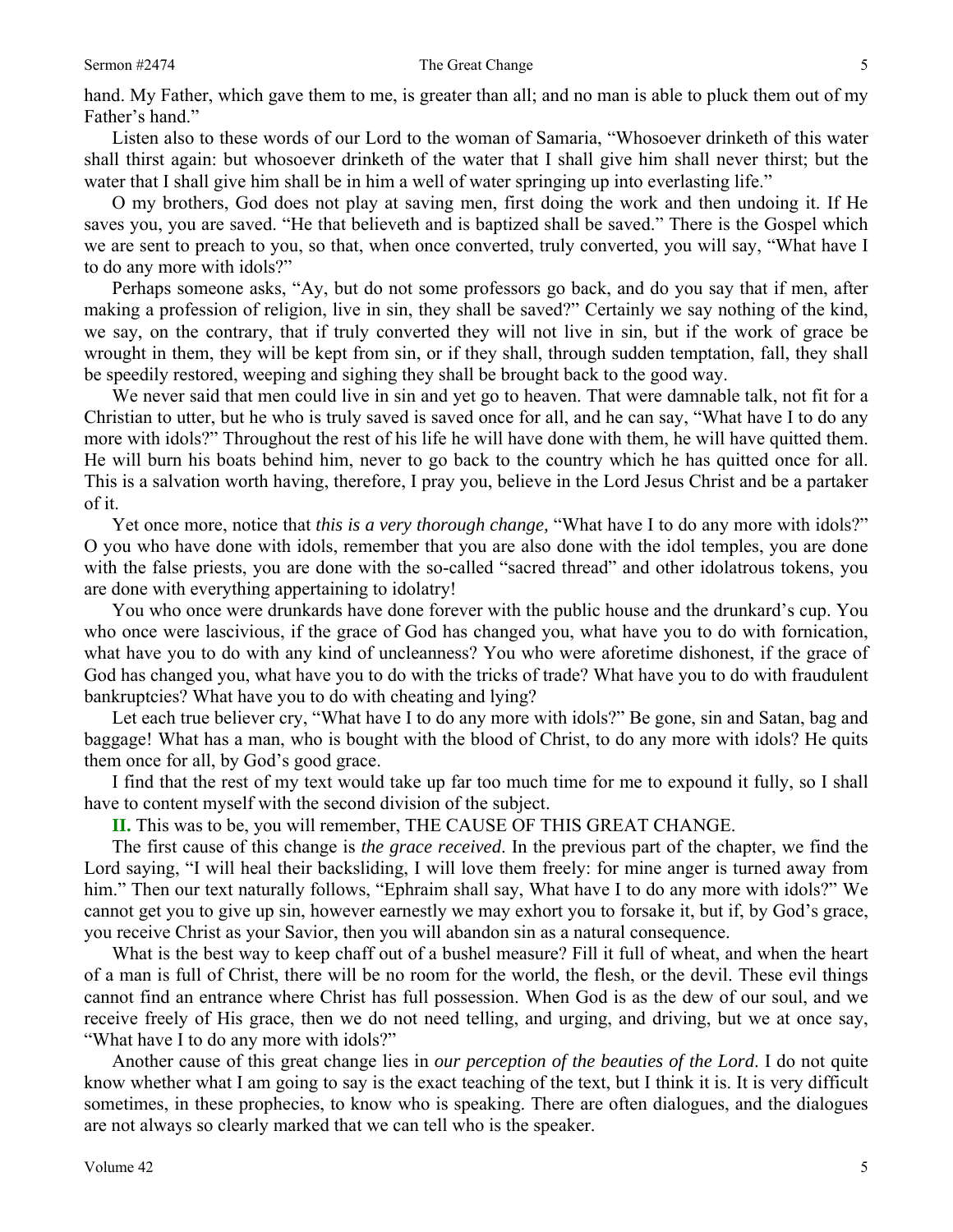#### 6 The Great Change Sermon #2474

I have always thought, when I have read this chapter, that it was the Lord who said, "I have heard him, and observed him," but on thinking the passage over very carefully, I am not quite sure that it is so. Let me give you another version, which I met with in two verses by an unknown poet, and then see whether this is not the meaning of the passage—

> *"I have heard Him, and observed Him, Seen His beauty rich and rare, Seen His majesty and glory, And His grace beyond compare.*

*"What have I to do with idols, When such visions fill my eye? How be occupied with shadows When the Substance passes by?"* 

Does the text mean then, "I will have nothing more to do with idols, for I have heard my God, and I have observed Him, I have heard Christ speak, and I have observed the excellence of His character"? This much I know—whether that be the teaching of this passage, or not—nothing weans the heart from idols like a sight of Christ.

O you worldly Christians, who are getting to be so fond of this world, I am sure that you have not seen your Master lately! If you had, the world would sink in your esteem. O you who are beginning to be fond of human wisdom, you cannot have heard Him speak of late, or else He would be made of God unto you wisdom, and everything else would be folly!

O you who are seeking to live for self and for earthly gain, your heads have not been lately pillowed on the Savior's bosom, you have not recently looked into those dear eyes which are more radiant than the glories of the morning! You cannot have known the fragrance of those garments which smell of myrrh, and aloes and cassia, or you would never be enamored of this poor, foul, unsavory world.

"I have heard Him, and observed Him, what have I to do any more with idols?" "I have heard Him say, 'I have loved thee with an everlasting love.' I have observed Him go up to the cross and lay down His life for me, 'what have I to do any more with idols?'" When you, as the bride of Christ, love your first Husband as you should love Him, then your wanderings will be at an end. When all your heart goes after the Well-beloved, and He enraptures you with manifestations of His love and of His grace, then will you say, "What have I to do with idols—I, so favored, so enriched with divine blessings, I who am on the road to heaven, I who am so soon to see the face of Him I love—what have I to do with idols?"

That seems to me to be a grand meaning perfectly consistent with earnest Christian experience, so I leave it with you. This great change then, is wrought in us by the grace of God, and by a sight of the true beauties of our Lord.

But now, taking the text as it is generally understood, you will get another meaning. One cause for this great change is *the sense of answered prayer,* Ephraim shall say, "What have I to do any more with idols?" And God says of Ephraim, "I have heard him."

I recollect, even as a child, God hearing my prayer, I cannot tell you what it was about, it may have been concerning a mere trifle, but to me as a child it was as important as the greatest prayer that Solomon ever offered for himself, and God heard that prayer, and it was thus early established in my mind that the Lord was God.

And afterwards, when I came really to know Him—for, like the child Samuel, I did not then know the Lord, I only felt after Him in prayer—afterwards, when I came to cry to Him intelligently, I had this prayer answered, and that petition granted, and many a time since then—I am only speaking what any of you who know the Lord could also say—many a time since then He has answered my requests.

I cannot tell you all about this matter, there is many a secret between me and my dear Lord. This very week I have had a love token from Him which, if I could tell you about it, would make your eyes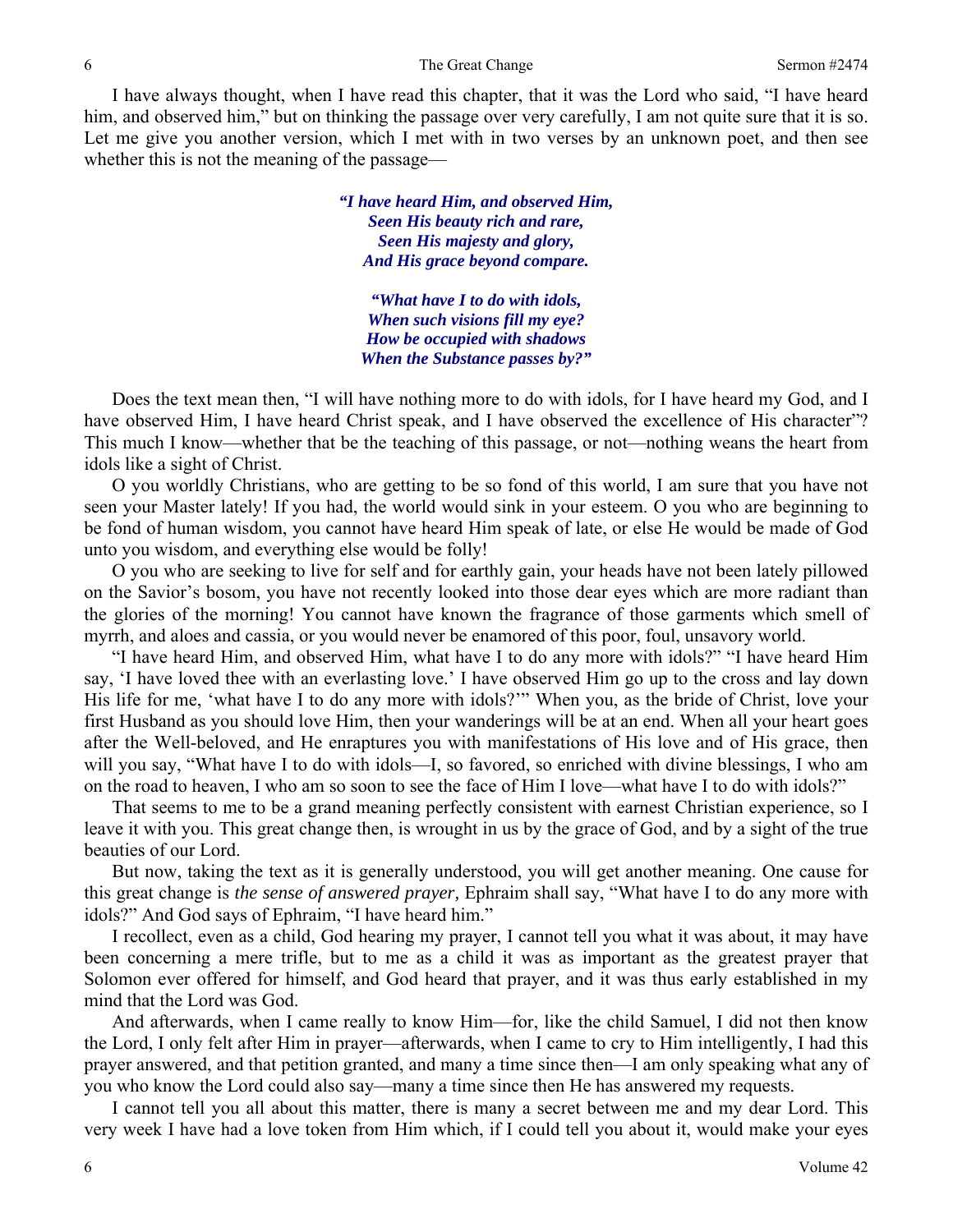wonder and fill with tears. I asked, and I received, as manifestly as if I had spoken to my brother in the flesh and he had said, "Yes, there, take all you need."

Well now, I always find that, in proportion as I am conscious that God is hearing my prayers, my heart says, "What have I to do any more with idols?" If I can have from my God whatever I ask for, why need I cringe and bow my knee to men? If I have but to go to God, and wait upon Him, and He will give me the desire of my heart, what have I to do with fretting, and fuming, and being anxious? What have I to do with idols? If there is everything in Christ, and that everything is to be had for the asking, what have I to do with idols?

It is wonderful how you are weaned from the dry breasts of the world, when you can drink in all that your soul desires from the living God. If God, the JEHOVAH of hosts, be no more to you than the gods of the heathen, or the gods of the men of the world, why then you will have to do with idols, but if your God is the God that heareth prayer, and if you live in His presence, and you speak to Him, and He speaks to you, if you keep up perpetual communion with Him, so that God can say to you, "I have heard him, and observed him," then I am sure that you will also say, "What have I to do any more with idols?"

If I am addressing any poor soul that has been craving mercy from God, one who has been crying for months to God to give him forgiveness through Jesus Christ, why, dear heart, if you will only believe in the Lord Jesus Christ, you shall get all that you are asking, you shall receive peace, and pardon, and joy, and rest, and then you will say, "What have I to do any more with idols?"

"Oh!" says one, "my dear sir, I have been trying to overcome sin and I cannot." I know you cannot, but if you begin by receiving Christ, by praying to God, and getting the answer, then you will be able to say, "What have I to do any more with idols?" You want to wash yourself first, and then come to the fountain. That will not do, you must come, black as you are, and wash and be cleansed. You want to get rich spiritually, and then come to God to enrich you. No, you must come to Him poor, come without anything of your own, just as you are, and trust the boundless mercy of God in Christ Jesus, He will give you all you need, and then you will say, "What have I to do any more with idols, for God has heard me, and He does observe my soul?"

You see then, some of the ways in which this very great and wonderful change is wrought. I have had to omit many other points on which I meant to speak, but I do pray that this change may be wrought in every one of you. Do not wait to have the change wrought, and then come to God, but come to God for it.

If you have a broken heart, come to Christ with it, but if you have not a broken heart, come to Christ to break your heart. If you feel your sin, come to Christ to have it forgiven, but if you do not feel your sin, come to Christ that you may be made to feel it. If there is any good thing in you, thank God for it, and come to Him for more, but if there is no good thing whatever in you, come without any good thing, and let Christ begin at the very beginning with you, in all your emptiness, and need, and spiritual beggary and loathsomeness. Come to Him just as you are, for He still says, "Him that cometh to me, I will in no wise cast out."

May His sweet Spirit graciously attract every one of you till you shall be drawn to Him, and so drawn from your idols, and to Him shall be glory for ever and ever! Amen.

## **EXPOSITION BY C. H. SPURGEON**

## *PSALM 34 AND HOSEA 14*

### **Psalm Chapter 34. Verse 1.** *I will bless the LORD at all times:*

"At dark times and bright times, when I am alone, and when I am in company, when I feel like doing it, and when I do not feel like doing it, 'I will bless the LORD at all times.'"

**1.** *His praise shall continually be in my mouth.*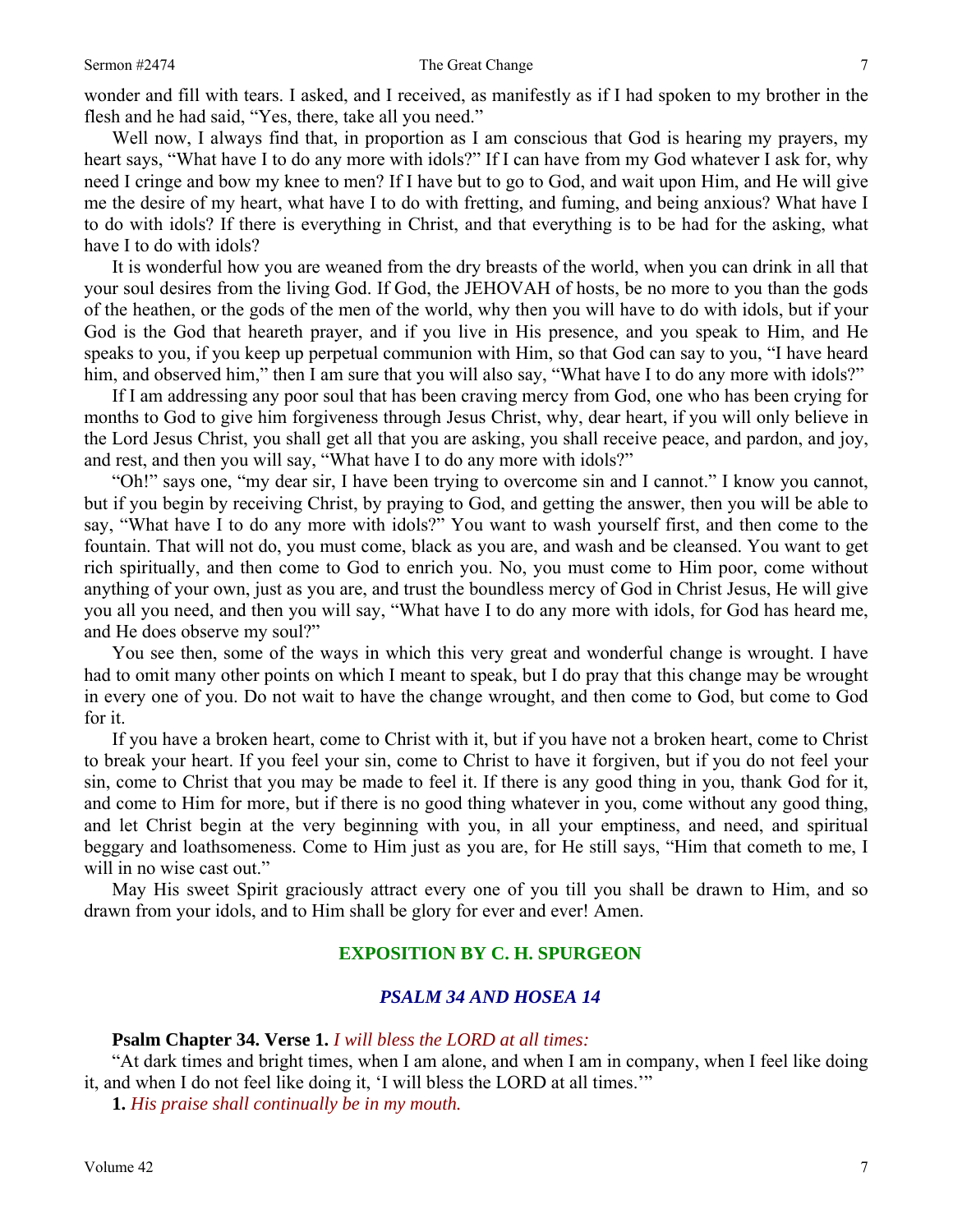"I will not only feel it in my heart, but I will give expression to it with my mouth. Those who do not care for this blessed employment may leave it alone, but as for me, 'His praise shall continually be in my mouth."

**2.** *My soul shall make her boast in the LORD: the humble shall hear thereof, and be glad.* 

"I will ride the high horse when I begin to talk of the goodness of God, 'My soul shall make her boast in the LORD,' and whereas boasters are generally very vexatious to humble-minded people, this kind of boasting shall please them, 'The humble shall hear thereof, and be glad.'"

**3.** *O magnify the LORD with me, and let us exalt his name together.* 

Come, my brethren and sisters, I cannot perform this happy service alone, it is too much for me all by myself. This bunch of grapes is too heavy to be carried by one. "O magnify the LORD with me, and let us exalt his name together."

**4.** *I sought the LORD, and he heard me, and delivered me from all my fears.* 

Should not the prayer-hearing God be praised? If He hears the cries of His people, should He not also hear the praises of His people? It is not one only to whom God has thus listened, but many can say with the psalmist, "I sought the LORD, and he heard me."

**5-6.** *They looked unto him, and were lightened: and their faces were not ashamed. This poor man cried, and the LORD heard him, and saved him out of all his troubles.* 

It is God's delight to hear the cry of poor men. Sometimes He passes by the rich and great, and gives heed to the poor and desolate. It is our need that has the loudest cry with God, if our necessities are urgent, our prayer will be powerful.

**7.** *The angel of the LORD encampeth round about them that fear him, and delivereth them.* 

God's children are always attended like princes, legions of angels form their bodyguard. The angel of the Lord, and companies of holy angels with Him, pitch their celestial tents round about them that fear God.

**8.** *O taste and see that the LORD is good: blessed is the man that trusteth in him.* 

Do try Him, dear friends, and prove for yourselves how good and gracious He is, "O taste and see that the LORD is good: blessed is the man that trusteth in Him."

> *"Oh, make but trial of His love; Experience will decide How blest are they, and only they, Who in His truth confide!"*

**9.** *O fear the LORD, ye his saints: for there is no want to them that fear him.* 

He will supply all their wants. You need not fear for anything else when you once fear God. **10.** *The young lions do lack, and suffer hunger:* 

They are strong, and fierce, and crafty, and unscrupulous, yet they still suffer hunger—

**10.** *But they that seek the LORD shall not want any good thing.* 

Though they be neither cruel, nor cunning, nor strong, "they that seek the LORD shall not want any good thing." What a promise for you to plead in prayer dear friends! If you are in any need, do not hesitate, but by an act of faith take this gracious word and plead it with the promise-keeping God, "Hast Thou not said that, 'they that seek the LORD shall not want any good thing'? Then, Lord, do as Thou hast said."

**11-13.** *Come, ye children, hearken unto me: I will teach you the fear of the LORD. What man is he that desireth life, and loveth many days, that he may see good? Keep thy tongue from evil, and your lips from speaking guile.* 

He who can manage his tongue can manage his whole body, for the tongue is the rudder of the ship, and if that be properly held, the vessel will be rightly steered. If you would escape the quicksands and the rocks, look well to your tongue, keep it from evil, that it speaks neither blasphemy against God nor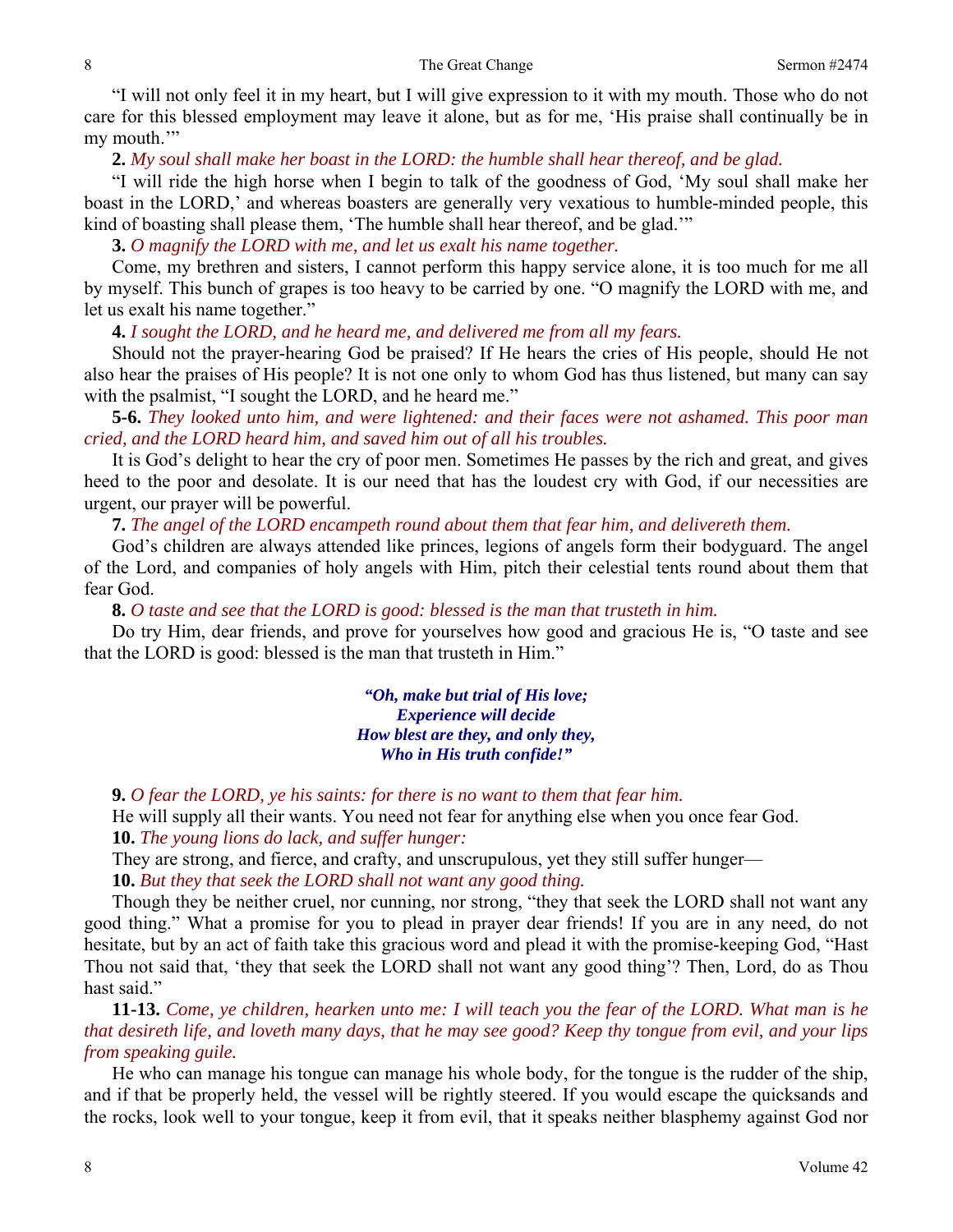slander against your fellow men, and keep your lips from guile, that is, from deceit, from double meanings, from saying one thing and meaning another, or making other people think that you mean another—an art all too well understood in these days. God make us plain speaking men, who say what we mean, and mean what we say! When, by the grace of God, we are taught to do this, we have learned a good lesson.

**14.** *Depart from evil, and do good; seek peace, and pursue it.* 

If it runs away from you, run after it. Never run into or after a quarrel, but always run after peace, "Seek peace, and pursue it."

**15.** *The eyes of the LORD are upon the righteous, and his ears are open unto their cry.* 

The Lord is always watching them, and He is always listening that He may hear everything they say, especially when they cry unto Him.

**16.** *The face of the LORD is against them that do evil, to cut off the remembrance of them from the earth.* 

He will not only destroy the wicked, but He will blot out the very memory of them. They may become great and famous in their wickedness, but they shall not be kept in memory, as the righteous are. As Solomon says, "The name of the wicked shall rot."

**17-18.** *The righteous cry, and the LORD heareth, and delivereth them out of all their troubles. The LORD is nigh unto them that are of a broken heart; and saveth such as be of a contrite spirit.* 

Men do not care for broken hearts, but God does. "Give me a sound heart and a brave heart," says man. "Give me a broken and a contrite heart," says the Lord. If you have such a heart as that, be not afraid to draw near to your God, through Jesus Christ, for He is already nigh unto you.

**19.** *Many are the afflictions of the righteous: but the Lord delivereth him out of them all.* 

Many who read this verse admit that the first part of it is true, "Many are the afflictions of the righteous." Yes, but the latter clause is also true, "but the LORD delivereth him out of them all." Do not omit either portion of the passage, for one part is as true as the other.

**20.** *He keepeth all his bones: not one of them is broken.* 

God's people shall suffer no real, lasting, vital injury. You may have flesh wounds, but as to the bones of your spirit, as it were, the solid part of it, "not one of them is broken."

**21.** *Evil shall slay the wicked: and they that hate the righteous shall be desolate.* 

They shall want nothing else to make an end of them but their own sins, "Evil shall slay the wicked." **22.** *The LORD redeemeth the soul of his servants: and none of them that trust in him shall be desolate.* 

Now we are going to read the last chapter of the book of the prophet Hosea, the first of the minor prophets.

**Hosea Chapter 14. Verse 1.** *O Israel, return unto the LORD thy God; for thou hast fallen by thine iniquity.* 

When we fall by sin, we must regain our comfort by going back to the place where we lost it. "Return unto the Lord thy God; for thou hast fallen by thine iniquity." Then, to help us return, God, through His servant, actually makes a prayer for us.

**2.** *Take with you words, and turn to the Lord:* 

"What words am I to take?" asks the poor convicted sinner. "I cannot put words together." Here are the words put into your mouth—

**2.** *Say to him, Take away all iniquity, and receive us graciously: so will we render the calves of our lips.* 

Come with humble confession, come with sincere repentance, come with earnest supplication, come trusting to the grace of God, come bringing your heart with you, and rendering it to God as a living sacrifice.